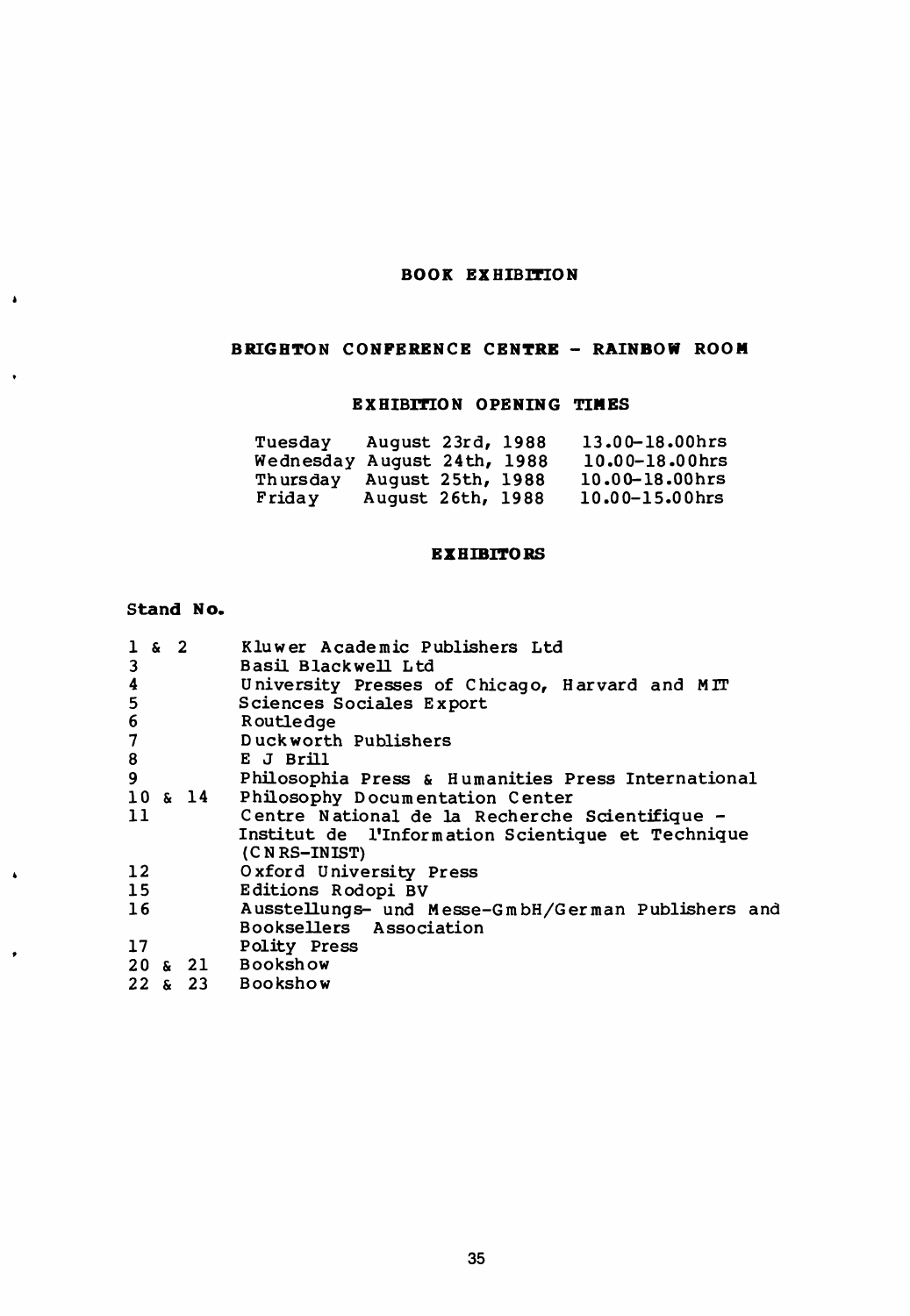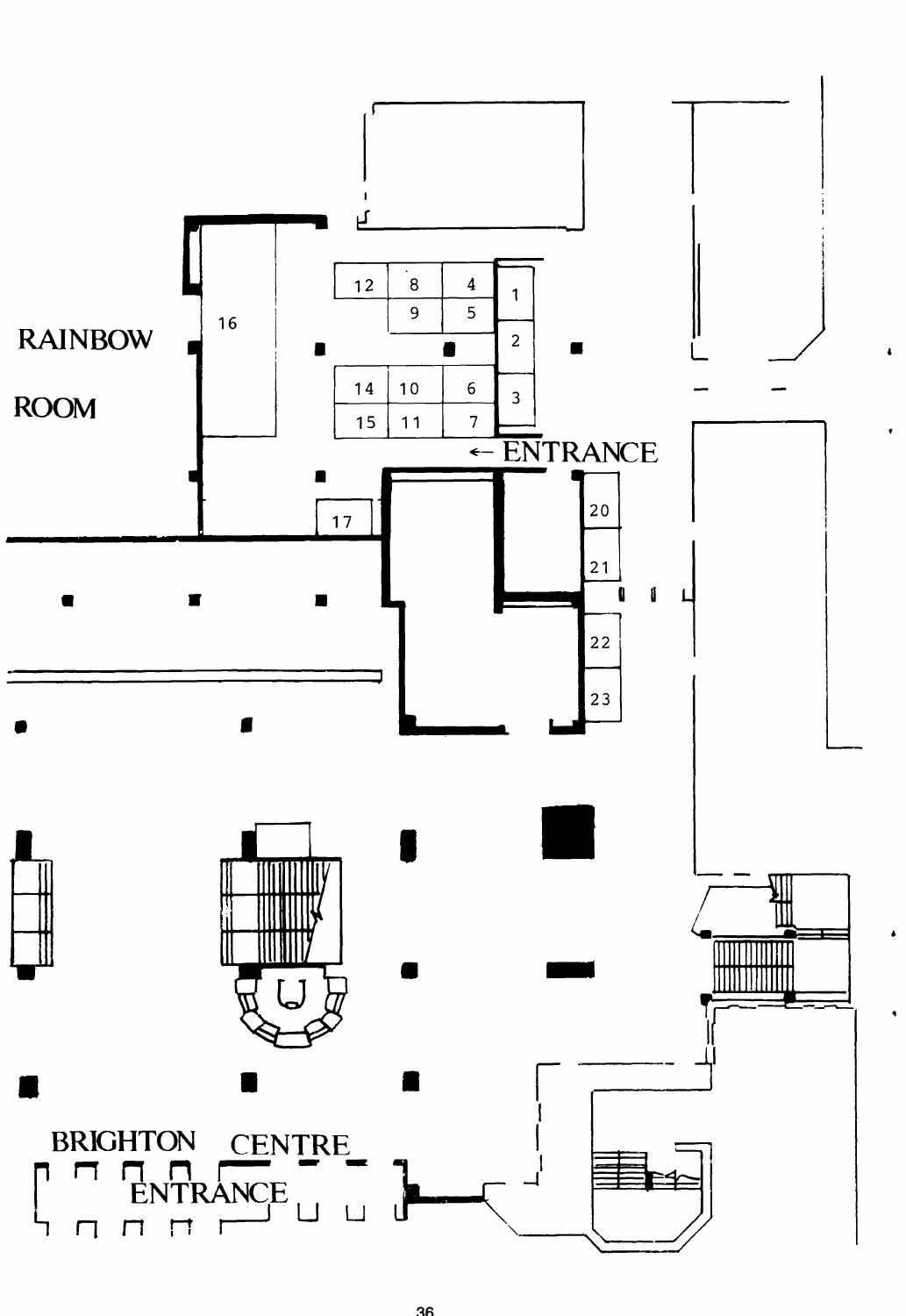EXHIBITION CATALOGUE IN ORDER OF STAND NUMBER

### **Stand**

- 1 KLUWER ACADEMIC PUBLISHERS LTD
- $\frac{1}{2}$  Spuiboulevard 50 P.O. Box 989
- 3300 AZ Dordrecht Tel: (0) 78 334325<br>The Netherlands Telex: 29245 The Netherlands

The philosophy programs of D. Reidel Publishing Co. and Martinus Nijhoff Publishers have been consolidated into the Humanities and Social Sciences Division of Kluwer Academic Publishers. All books and journals previously bearing the imprints of D. Reidel and Martinus Nijhoff will henceforth appear under the imprint of Kluwer Academic Publishers. If you have any questions concerning this consolidation, please stop by the Kluwer Academic Publishers booth No. 1  $\overline{\textbf{a}}$  2 in the Rainbow Room.

3 BASIL BLACKWELL LTD 108 Cowley Road Oxfor d Tel : (0865) 79110 0 0 X 4 1JF Telex: 837022

Basil Blackwell Ltd has a long and distinguished history of philosophy publishing and its' exhibit includes a range of current titles, together with complete Catalogues.

### 4 UNIVERSITY PRESSES OF CHICAGO, HARVARD AND MIT 126 Buckingham Palace Road<br>London Tel: (01) 730-9208/9<br>Telex: 23933  $SW1W$  9SA

Publishers of scholarly books and journals in Social Sciences, Arts and Humanities, Science, Medicine Computer Science and Engineering.

| Б. | SCIENCES SOCIALES EXPORT |        |  |                 |
|----|--------------------------|--------|--|-----------------|
|    | 21 Rue Jean-Mermoz       |        |  |                 |
|    | 75008 Paris              | Tel:   |  | $(1)$ 45 614907 |
|    | France                   | Telex: |  |                 |
|    |                          |        |  |                 |

To promote French books of Social Sciences.

6 ROUTLEDGE

| ll New Fetter Lane |      |               |
|--------------------|------|---------------|
| London             | Tel: | (01) 583-9855 |
| EC4P 4EE           |      | Telex: 263398 |

Routledge incorporates the combined publishing strengths of RKP, Croom Helm and Methuen. We are committed to the publishing of original works in philosophy; textbooks and reference books in all the major areas of philosophical investigation - particularly philosophy of mind and language, cognitive science, classical and medieval philosophy, continental philosophy and ethics.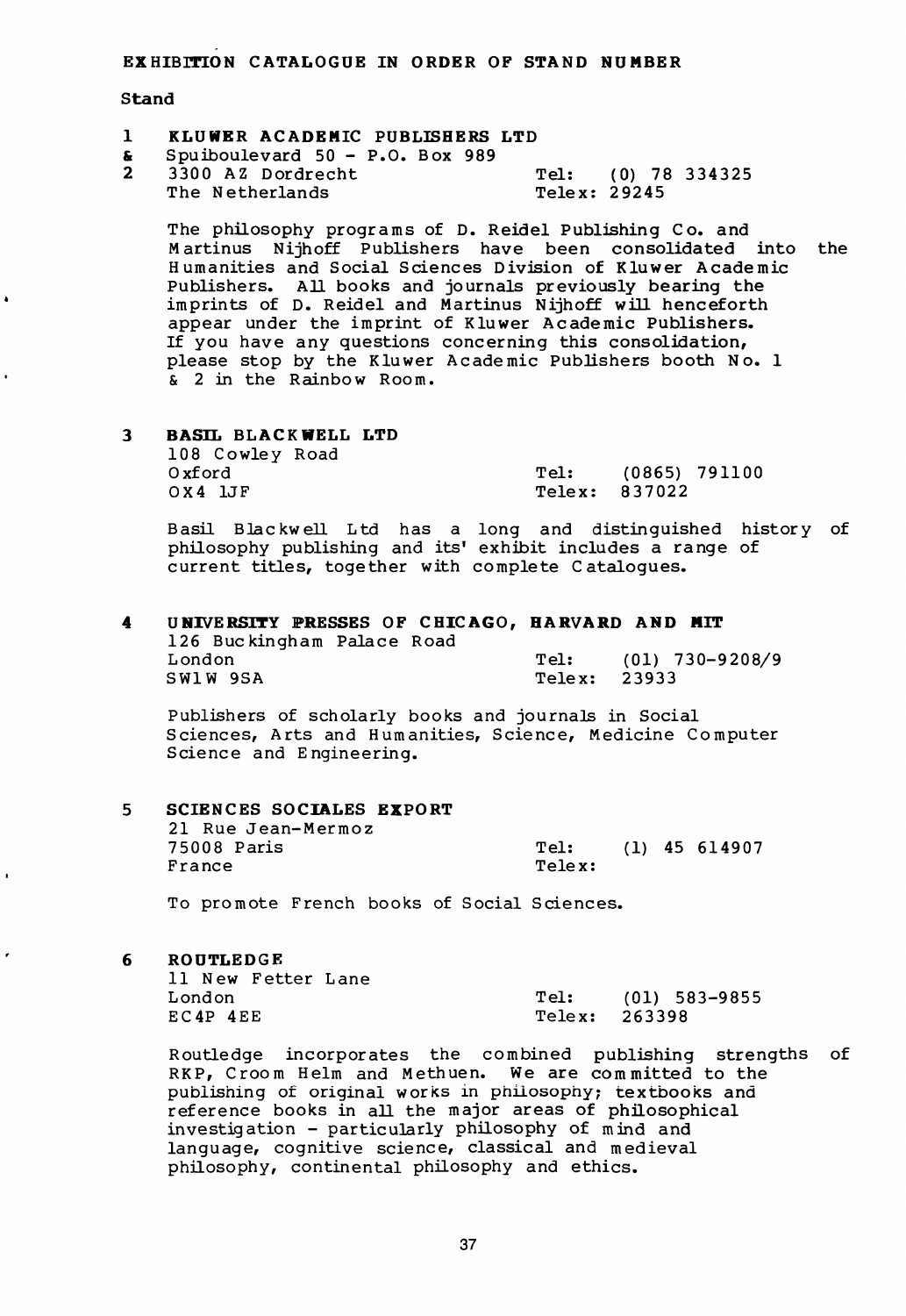$\overline{\mathbf{z}}$ DUCKWORTH PUBLISHERS 43 Gloucester Crescent London NW1 7DY

Tel: (01) 485-3484 Telex:

We will display a selection of titles on: PHILOSOPHY & LINGUISTICS and THEOLOGY & RELIGION. Catalogues and Classics Lists will also be on display.

#### 8 E J BRILL

| Plantijnstraat 2, P.O. Box 9000 |                       |  |
|---------------------------------|-----------------------|--|
| 2300 PA                         |                       |  |
| Leiden                          | (0) 71 312624<br>Tel: |  |
| The Netherlands                 | Telex: 39296          |  |

E J Brill, Leyden, since 1683 Monographs, edited texts and collected papers in the following: Classical Philosophy, Medieval and Renaissance Philosophy, Intellectual History, Philosophy of Science, Philosophy of Religion, Philosophy of History and Culture, Oriental Philosophy. All from the oldest independent Dutch scholarly publisher.

#### PHILOSOPHIA PRESS/HUMANITIES PRESS, INTERNATIONAL  $\mathbf{9}$ Oettingenstrasse 25 D- 8000 Muenchen 22 Tel:  $(0)$  89 299350 West Germany Telex: 05 29070

Philosophia offers highly specialized scholarly books in logic, ontology, and the philosophy of language. The works are related to the tradition of exact philosophy since Aristotle, including contemporary analytical philosophy. In addition, works in such fields as the theory of science, the philosophy of the natural sciences and the social sciences will be published. The publishing program is arranged in Analytica/Introductiones/Philosophia four series: Resources Library/The International Carl Menger Library. Humanities Press is publishing important works in philosophy, now extending to political science. Book series: Contemporary Studies in Philosophy and the Human Sciences Studies in Applied Philosophy/ English Literature and the Wider World. Journals are: New Vico Studies/Research in Phenomenology/ Journal of Phenomenological Psychology.

# 10 PHILOSOPHY DOCUMENTATION CENTER

| &. | Bowling Green State University |        |                |  |
|----|--------------------------------|--------|----------------|--|
|    | 14 Bowling Green               |        |                |  |
|    | Ohio 43403-0189                | Tel:   | (419) 372 2419 |  |
|    | USA                            | Telex: |                |  |

The mission of the Philosophy Documentation Center is to serve philosophers, students and others by providing them with information, products, and services which include reference works and the publication of philosophy journals, books and software - worldwide.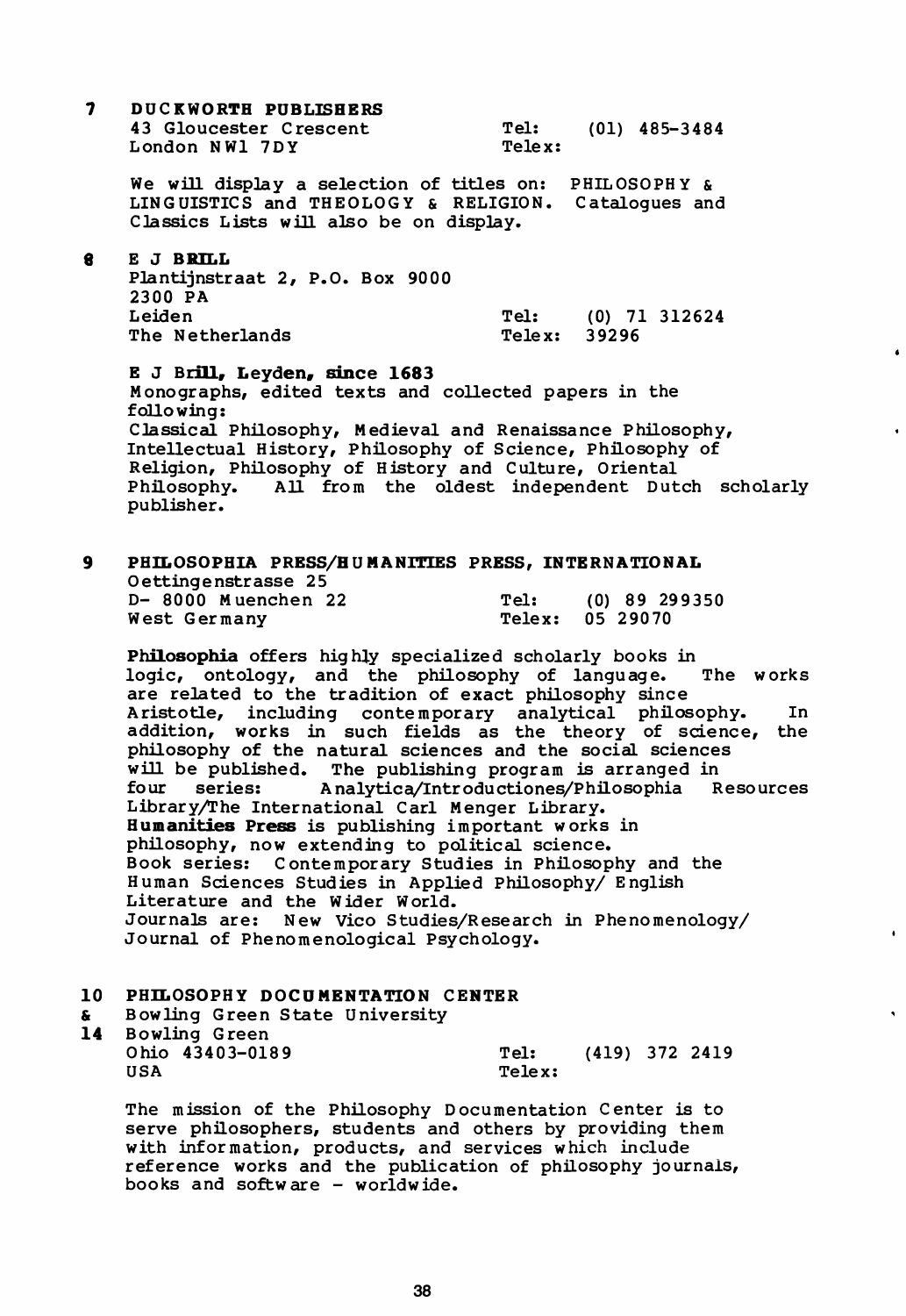Stand

#### $11$ CENTRE NATIONAL DE LA RECHERCHE SCIENTIFIQUE - INSTITUT DE L'INFORMATION SCIENTIFIOUE ET TECHNIOUE (CNRS-INIST) 54 Boulevard Raspail 75270 Paris Cedex 06  $(1)$  45 443849 Tel: France Telex: 203104

(CNRS-INIST) will present the bibliographic database "FRANCIS-PHILOSOPHIE", available in English. It offers a comprehensive world-wide inventory analyses of periodicals: 80,000 entries from 1972, 1,000 new entries quarterly and 900 periodicals indexed. Demonstrations of on-line search, presentation of the "Bulletin Signaletique", (our bibliographical quarterly issue), and mail-order searches (SDI) will be shown during the exhibition.

#### $12<sup>7</sup>$ **OXFORD UNIVERSITY PRESS** Walton Street Oxford Tel: (0865) 56767 Ex4395  $0x2$  6DP Telex: 837330

Undergraduate and graduate philosophy books - philosophy of mind, moral, science, political, history, language, aesthetics and logic.

15 EDITIONS RODOPI BV Keizersgracht 302-304 1016 EX Amsterdam Tel: (0) 20 227507 The Netherlands Telex:

#### AUSSTELLUNGS- und MESSE-GmbH  $16<sup>1</sup>$ GERMAN PUBLISHERS AND BOOKSELLERS ASSOCIATION Reineckstr. 3 6000 Frankfurt Main 1  $Tel:$  $(0)$  69 1306305 Telex: West Germany 416265

As the exhibition department of the Publishers' and Booksellers' Association of the Federal Republic of Germany we carry out cultural and export-oriented activities worldwide on the international book market. We approximately organise 30 book exhibitions and participations at international book fairs and congresses every year. We are<br>of course best known as the organiser of the Frankfurt Book Fair. The foreign office of the Federal Republic of Germany subsidises these events as a contribution to cultural affairs abroad.